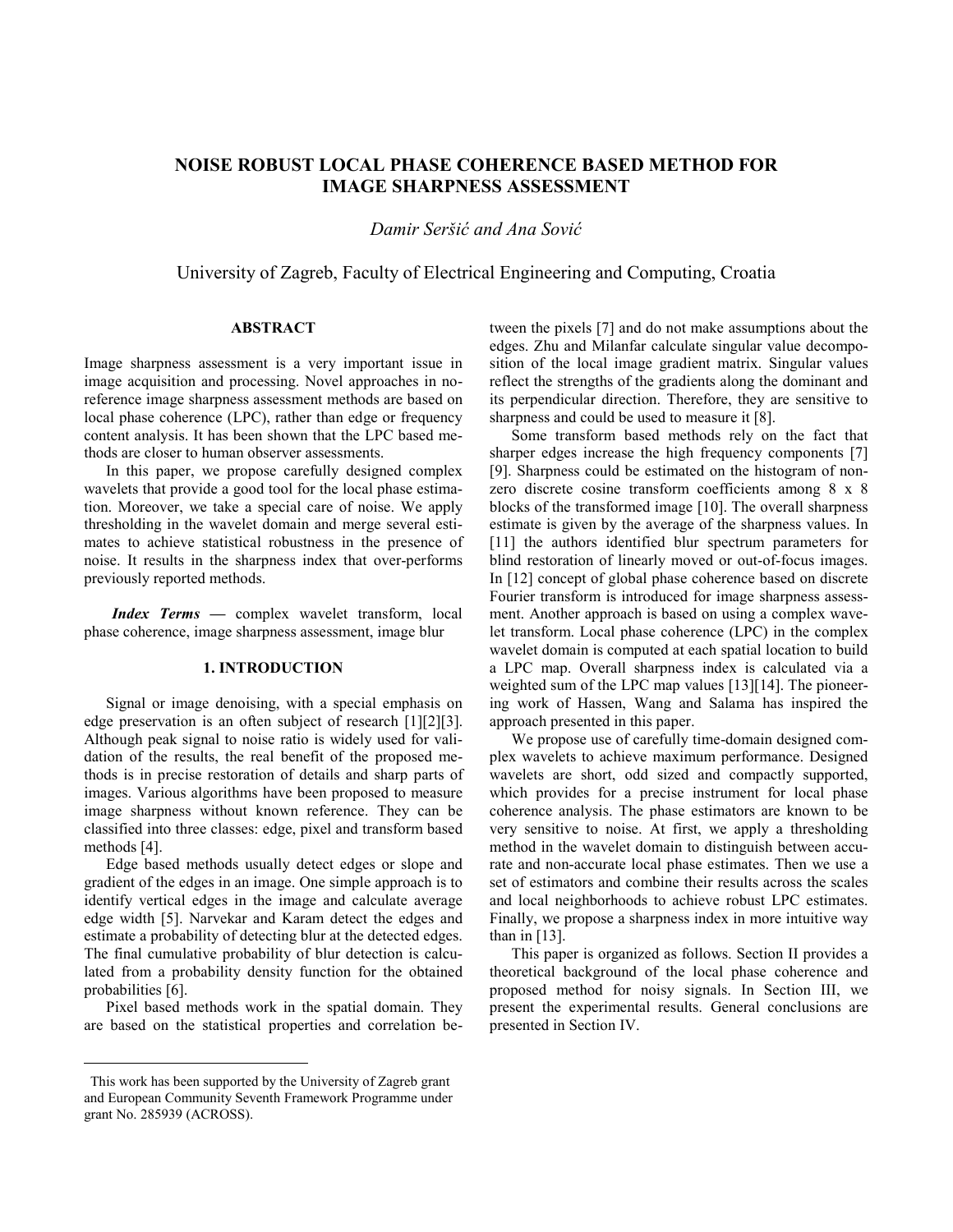# **2. LOCAL PHASE COHERENCE**

One dimensional continuous wavelet transform of signal  $f(t)$  is:  $\infty$ 

$$
F(a,\tau) = \frac{1}{\sqrt{|a|}} \int_{-\infty}^{\infty} f(t) \psi^* \left(\frac{t-\tau}{a}\right) dt, \tag{1}
$$

where *a* is a scale and  $\tau$  is a position. As a mother wavelet function, we propose to use a short complex function  $e^{j\omega_0 t}$ on a single period  $2\pi/\omega_0$ :

$$
\psi(t) = \left[\mu\left(t + \frac{\pi}{\omega_0}\right) - \mu\left(t - \frac{\pi}{\omega_0}\right)\right]e^{j\omega_0 t}
$$
\n(2)

where  $\mu(t)$  is the unit step function.

Human observer assessment of sharpness is often focused on well spatially localized signal or image elements. The typical representatives are discontinuities: impulses, steps, or edges in images. In the sequel, we show that well localized signals exhibit very convenient local phase coherence property across the wavelet scales.

For the impulse  $f(t) = K\delta(t - t_0)$ , the wavelet transform on position  $t_0$  is:

$$
F(a,\tau) = \frac{K}{\sqrt{|a|}} e^{-j\omega_0 \frac{t_0 - \tau}{a}},
$$
  
for  $\tau - \frac{\pi}{\omega_0} a < t_0 < \tau + \frac{\pi}{\omega_0} a.$  (3)

The phase of  $F(a, \tau)$  is:

$$
\mathfrak{A}\big(F(a,\tau)\big) = \begin{cases} \omega_0 \frac{\tau - t_0}{a}, & \text{for } K \ge 0, \\ \omega_0 \frac{\tau - t_0}{a} + \pi, & \text{for } K < 0. \end{cases} \tag{4}
$$

For the step function  $f(t) = K\mu(t - t_0)$  the wavelet transform on position  $t_0$  is:

$$
F(a,\tau) = \frac{Ka}{\sqrt{|a|}\omega_0} \cos\left(\omega_0 \frac{t_0 - \tau}{2a}\right) e^{j\left(\omega_0 \frac{t_0 - \tau}{2a} - \frac{\pi}{2}\right)},
$$
  
for  $\tau - \frac{\pi}{\omega_0} a < t_0 < \tau + \frac{\pi}{\omega_0} a.$  (5)

and the phase of  $F(a, \tau)$  is:

$$
\measuredangle\big(F(a,\tau)\big) = \begin{cases} \omega_0 \frac{\tau - t_0}{2a} - \frac{\pi}{2}, & \text{for } K \ge 0, \\ \omega_0 \frac{\tau - t_0}{2a} + \frac{\pi}{2}, & \text{for } K < 0. \end{cases} \tag{6}
$$

From (4) and (6), a linear phase relationship across scale and space stands for ideally localized features in the scaleposition domain:

$$
\mathcal{A}\big(F(a,\tau)\big) = k_1 \omega_0 \frac{\tau - t_0}{a} + k_2 \frac{\pi}{2'},\tag{7}
$$

where integer constant  $k_1$  is 1 for the impulse, and  $\frac{1}{2}$  for the step function. Furthermore, an integer constant  $k_2$  is 0 for the positive impulse, 2 for the negative impulse, -1 for the ascending step edge and +1 for the descending step edge.

Wavelet analysis across a set of scales *a* result in locally linear phase segments (Eq. 7) that intersect in a single point (Fig. 1), which correspond to a strong local linear phase coherence. Hence, the LPC can be used either for discontinuity detection, or for sharpness assessment.



**Fig. 1.** Example of local phase coherence: (a) phase of the impulse  $\delta(t-5)$  in the complex wavelet domain for different scales; (b) phase of the step function  $\mu(t-6)$  in the complex wavelet domain for different scales. The phases are intentionally displayed as continuous functions, for the visibility.

In practical implementation, discrete wavelet transform is used. Therefore, the wavelet function (2) must be sampled. We regard (2) as a projection of a unit vector in a complex plane that rotate one full circle. Hence, we took samples of  $\psi(t)$  on the unit circle split to equidistant angles. Our proposal is to use odd lengths of the filters ( $N = 3, 5, 7$ , 9 and 11), centered around zero angle. It corresponds to scales  $a = 3/3$ ,  $5/3$ ,  $7/3$ ,  $9/3$  and  $11/3$ . Hence, sum of discrete filter coefficients  $\psi(n)/\sqrt{a}$  is zero, which makes it admissible for the wavelet analysis. Moreover, the filters are centered on samples 2, 3, 4, 5 and 7, respectively. Counter clockwise rotation produces discrete wavelet  $\psi_{+}(n)$ , and clockwise rotation gives  $\psi_{-}(n) = \text{conj}(\psi_{+}(n))$ . For the completeness, we denote low pass filter as  $\psi_0(n) = 1/\sqrt{a}$ , for each *n*. Short, compactly supported wavelets provide for a precise tool for the local phase analysis.

Examples of phases of well localized signals (impulse  $\delta(t-5)$  and step  $\mu(t-6)$ ) are shown in Fig. 1. Linear phase relationship is clearly visible. Local phases for all wavelet scales intersect in a single point. If the signal is blurred (e.g. low-pass filtered), the phases are not linear. Therefore, we can measure the sharpness by examining the linearity and the coherence of its local phases.

The proposed wavelet function is generalized in 2D:

$$
\psi_o(m, n) = \psi_k(m) \times \psi_l(n), \tag{8}
$$

where  $\times$  denotes outer product and  $k, l \in \{-,0, +\}$ . It produces 9 spatial orientations *o*. The local phase is calculated for each pixel and for all scales under consideration. If the image has sharp edges, linear phase coherence is clearly visible, while for blurred edges phases are not linear and do not intersect in a single point.

The strength of the LPC can be measured by calculating similarity between the ideal linear phase and the actual phase in the observed signal or image. Since, we do not have the ideal signal the ideal linear phase must be estimated. One approach is based on the fact that the finest scale coefficients can be well predicted from the coarser scale coefficients in the neighboring positions [15]. The other approach fixes the position  $\tau$  in the scale-position domain and minimizes an error function that depends on the scales [13]. Our proposed method is based on the second approach and presented in the sequel.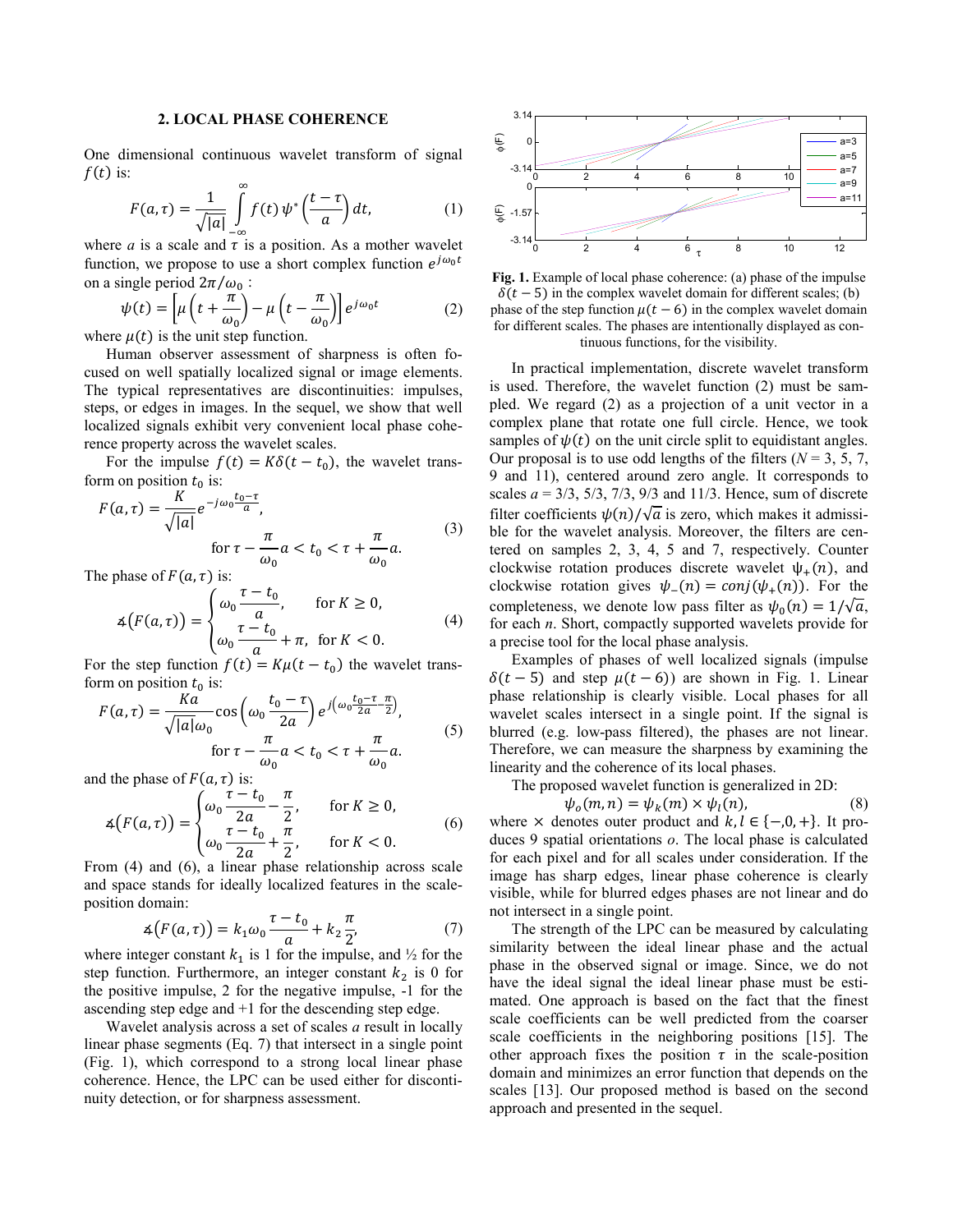# **2.1. Phase prediction**

Our goal is to maximize a similarity measure between the true and estimated ideal phase samples. We define the LPC strength measure as:

$$
S_{LPC} = (\pi - |\mathbf{w}^T \mathbf{\Phi} - \mathbf{w}^T \mathbf{\hat{\Phi}}|^p)/\pi,
$$
\n(9)

where  $\Phi$  is a vector of the measured phases, and  $\hat{\Phi} =$  $\left[\widehat{\mathfrak{z}}(F(a_1,\tau_1))\ \widehat{\mathfrak{z}}(F(a_2,\tau_2))\ \dots\ \widehat{\mathfrak{z}}(F(a_N,\tau_N))\right]^T$  is the vector of the ideal values of the phases from (7). Exponent *p* can be set to match desired error surface shape. In the rest of the paper it will be set to 1. If we can find a set of weights  $w$ and a set of samples  $\hat{\Phi}$  such that

$$
\mathbf{w}^T \widehat{\mathbf{\Phi}} = 0, \tag{10}
$$

the measure of the LPC is simplified:

$$
S_{LPC} = (\pi - |\mathbf{w}^T \mathbf{\Phi}|)/\pi.
$$
 (11)

It is important to mention that in [13] the authors were using a cosine based similarity measure, followed by some extra steps for eliminating negative values. We believe that proposed (11) is an intuitive measure directly derived from (10). The phase is in radians, and for perfect edges product  $\mathbf{w}^T \mathbf{\Phi}$  tends to zero. Eq. (11) produces results in range [0, 1], where 1 corresponds to a perfectly sharp edge.

In order to calculate the weight vector, we extract *N* samples in the scale-position domain at the same position  $\tau$ and at different scales. Further, we substitute (7) into (10):

$$
k_1 \omega_c (\tau - t_0) \sum_{i=1}^N \frac{w_i}{a_i} + k_2 \frac{\pi}{2} \sum_{i=1}^N w_i = 0.
$$
 (12)

It is important to notice that the right term of (12) provides for linear shift and thus phase wrapping insensitive results. We minimize energy of the weights  $E = \sum_{i=1}^{N} w_i^2$ , under the constraints  $\sum_{i=1}^{N} \frac{w_i}{a_i}$  $\frac{N}{i} \frac{w_i}{q_i} = 0$  and  $\sum_{i=1}^{N} w_i = 0$ , similar to [13].

Since we use predefined scales, we can calculate the weights in advance. For scales 3/3, 5/3, 7/3, 3 and 11/3, the weights are:

 $\mathbf{w}_{\{5\}} = [1 \quad -2.10 \quad -0.44 \quad 0.48 \quad 1.06]^T.$ 

More scales provide for more reliable estimates. But, longer filters demand for bigger neighborhood of the observed point or pixel, which is not necessarily available (Section 2.2). Hence, we propose to use a set of estimators that uses reduced number of scales. For scales 5/5, 7/5, 9/5, 11/5, the weights are:

$$
\mathbf{w}_{\{4\}} = [1 \quad -2.06 \quad -0.10 \quad 1.16]^T,
$$
  
and for scales 7/7, 9/7, 11/7, the weights are:  

$$
\mathbf{w}_{\{3\}} = [1 \quad -2.57 \quad 1.57]^T,
$$

where indices  $\{5\}$ ,  $\{4\}$  and  $\{3\}$  denote the number of involved scales, as well as their corresponding weights.

We calculate the LPC strength measure for *o*-th orientation and *k*-th location using (11) and one of the predefined weights:

$$
S_{LPC}^{\{o,k\}} = \left(\pi - \left|\sum_{i=1}^{N} w_i \cdot \mathcal{A}\{c_i\}\right|\right) / \pi,\tag{13}
$$



**Fig. 2.** LPC strength measure for 1D signal: (a) signal, (b)  $S_{LPC}$  for positive (or "left") orientation.



**Fig. 3.** LPC strength measure of an artificial image (center).  $S_{LPC}$ for eight orientations are on corresponding places (low - low component is avoided).

where  $c_i = F(a_i, \tau)$  are the complex wavelet coefficients at the *i*-th scale and at every observed location  $\tau$ .

LPC strength measure is calculated for each orientation *o* and for each position *k* in the 1D signal or in the image. Examples are given in Fig. 2 and Fig. 3. The results strongly depend on the orientation of edges in images.

In the presence of noise, it is more difficult to reliably estimate the phase. To reduce the unwanted impact of the noise on sharpness decision, we combine several LPC strength maps to find a better estimation of the phase.

#### **2.2. Phase prediction in the presence of noise**

At first, to minimize the influence of the noise in phase estimation, we introduce thresholding in the wavelet domain. Let  $\sigma$  be standard deviation of Gaussian zero mean noise added to the input signal  $f(t)$ . In our experiments, we set threshold value to a conservative level  $v = 3\sigma$ . However, the threshold parameter could be optimally chosen for each image individually. If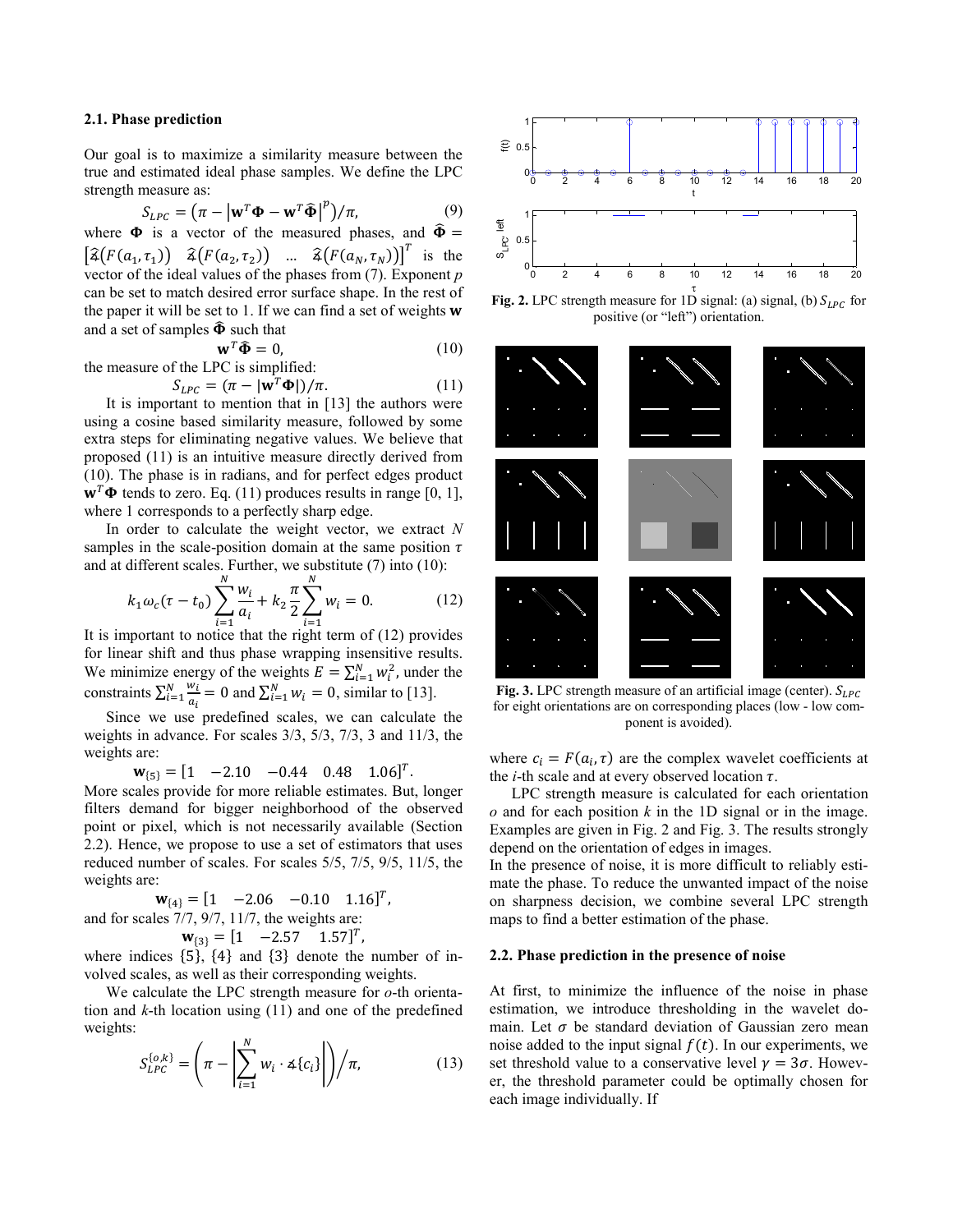$$
|F(a,\tau)| < \gamma,\tag{14}
$$

we consider phase estimate as non-accurate and do not take it into the account. Otherwise, we calculate our LPC strength measures. If phase estimates for all 5 scales are available according to (18) at some observed position τ, we calculate LPC strengths using weights  $w_{\{5\}}$ :

$$
S_{LPC}^{\{o,k\}} = (\pi - |\mathbf{w}_{\{5\}}^T \mathbf{\Phi}_{\{5\}}|)/\pi.
$$
 (15)

Else, if only 4 scales are available, using weights  $w_{\{4\}}$ we calculate the LPC strengths measure:

$$
S_{LPC}^{\{o,k\}} = (\pi - |\mathbf{w}_{\{4\}}|^T \mathbf{\Phi}_{\{4\}}|)/\pi.
$$
 (16)

Finally, if only 3 scales are available, we use the shortest LPC strength estimate:

$$
S_{LPC}^{\{o,k\}} = (\pi - |\mathbf{w}_{\{3\}}^T \mathbf{\Phi}_{\{3\}}|)/\pi.
$$
 (17)

But, in the presence of noise, the estimation of phase  $\Phi$ is not ideal (Fig. 4). To get a more confident estimation of the LPC strength, we propose use of weighted moving average of the LPC strength maps:

$$
S_{LPC}^{\{o,k\}} = \frac{\sum_{n=k-K/2}^{k+K/2} |F(1,\tau_n)|^2 \cdot S_{LPC}^{\{o,n\}}}{\sum_{n=k-K/2}^{k+K/2} |F(1,\tau_n)|^2}.
$$
 (18)

If  $|F(a, \tau)| \gg \sigma$ , then  $\sigma_{phase}^2 \approx \sigma^2 / |F(a, \tau)|^2$ . Hence, a minimum variance phase estimate is a weighted average of neighboring estimates with weights set to  $1/|F(a,\tau)|^2$ , which results in (18). Wavelet coefficients from the shortest filters are used:  $F(1, \tau)$ . 2D generalization uses rectangular moving window derived from (18) in a straightforward way.

# **2.3. Spatial LPC map**

Spatial LPC map is a collection of all LPC strength maps for all observed orientations. In [13], a weighted average was used. Instead, we propose:

$$
S_{LPC}^{\{k\}} = \max(S_{LPC}^{\{o,k\}}),\tag{19}
$$

where LPC maps for different orientations are denoted with *o*, where  $o = 1.2$  for 1D signals and  $o = 1, 2, ..., 8$  for images. In the case of sharp objects, the edge is often strong in only one orientation, and therefore it is not visible in all LPC strength maps (Fig. 3). However, using the maximum pooling corresponds to our goal: construction of sharpness measure.

## **3. EXPERIMENTS**

Except for synthetic images, we applied the proposed method on the real world images. The results are shown in Fig. 6. The second column corresponds to the results of [13]. The third column illustrate the benefits of the proposed wavelets: the resulting LPC maps are sharp, precisely reflecting the image edges and fine details. Hence, our robust LPC estimate can be used as an edge & discontinuities detector. The right-most column shows the proposed averaged spatial LPC maps, robust to noise. The maps can be used for a reliable assessment of image sharpness, where accurate phase estimates contribute to the overall results.



**Fig. 4.** Example of phase coherence for a noisy input signal. Top to bottom: noisy impulse, phase estimates for different scales.



**Fig. 5.** Spatial LPC map of the noiseless synthetic image.

|                    | $S_{LPC}$ from [13] | $S_{LPC,\{5\}}$ | $S_{LPC}$ |
|--------------------|---------------------|-----------------|-----------|
| hats               | 0.923               | 0.243           | 0.871     |
| noisy hats         | 0.914               | 0.255           | 0.917     |
| blurred hats       | 0.904               | 0.091           | 0.451     |
| blurred noisy hats | 0.879               | 0.056           | 0.431     |

**Table 1.** Sharpness index for images in Fig. 6 using default  $β = 10<sup>-4</sup>$  for [13], and  $β = 0.05$  for the proposed methods.

For image sharpness assessment, we use a sharpness index derived from [13] and proposed (19):  $\gamma = \sum_{k=1}^{K} u_k S'_{LPC}^{\{k\}} / \sum_{k=1}^{K} u_k$ , where  $S'_{LPC}^{\{k\}}$  is  $S_{LPC}^{\{k\}}$  sorted in descending order,  $u_k = \exp\{-(k-1)/[(K-1)\beta]\}, \beta$  is predefined constant (Table 1) and  $K$  is the signal size. Exact numbers for images in Fig. 6 are given in Table 1. For the proposed method, values of  $\gamma$  are clearly different for sharp and blurred images, which was not the case in [13]. The results are robust to noise. Comparison with subjective human evaluation is left for future research.

#### **CONCLUSION**

Local phase coherence is a very promising construct for assessment of image sharpness. In this paper, a careful design of discrete complex wavelets for this purpose is presented. A noise robust LPC estimate is based on thresholding and merging of individual phase estimates on different scales, orientations and local neighborhoods.

The weighted moving average approach uses such weights to achieve minimum phase estimation variance in the presence of noise, which was not considered in previous work [13]. The results are promising and superior in the noisy conditions.